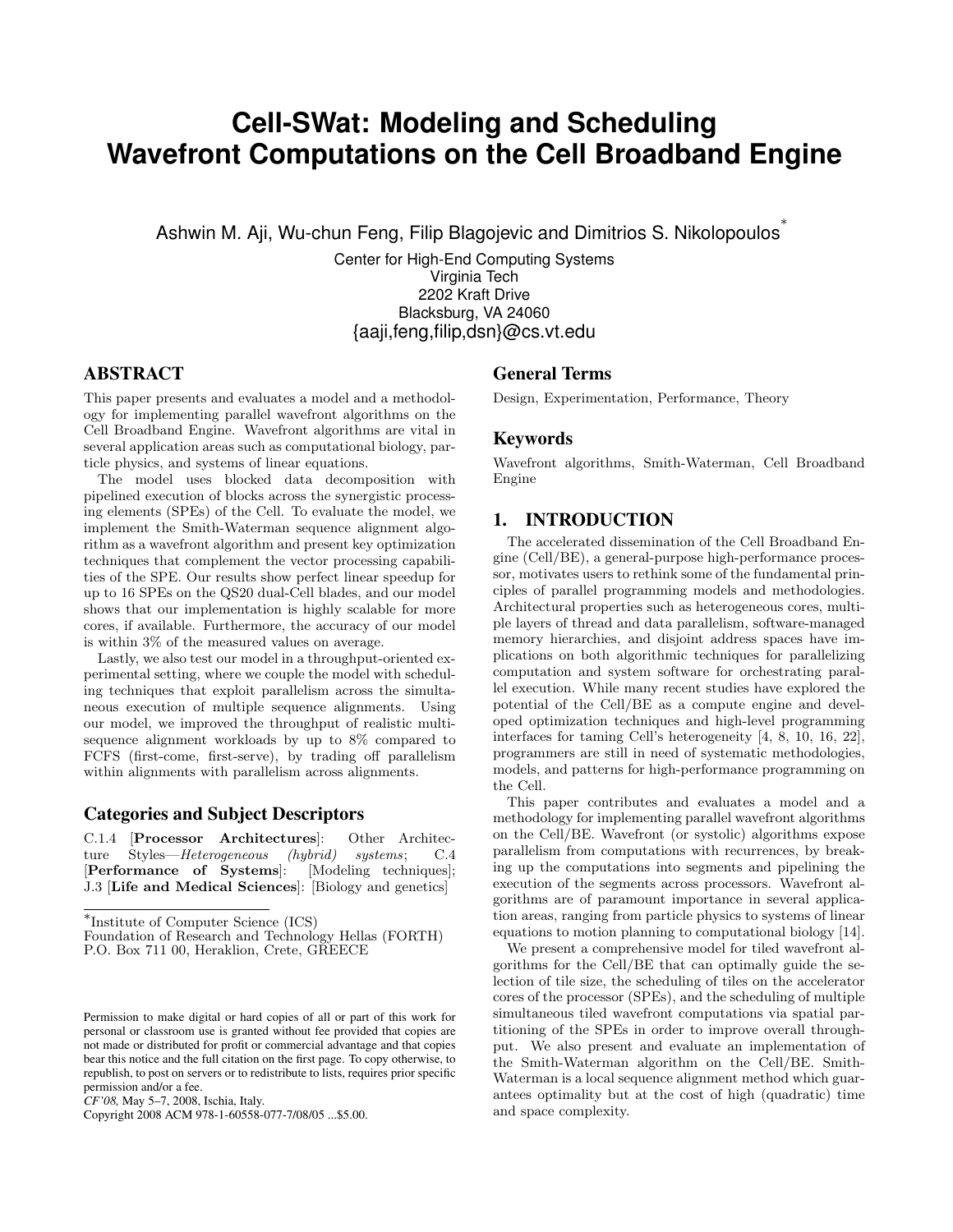Our implementation of Smith-Waterman extends and complements earlier efforts to vectorize the algorithm in SIMD-enabled accelerators (including FPGAs [21], GPUs [15], and conventional processors with SIMD extensions [18]), with a wavefront execution scheme that exploits multiple accelerators simultaneously. We leverage our model to optimize the heterogeneous parallelization, data localization and scheduling of individual Smith-Waterman sequence alignments on the Cell/BE. Thereafter, we use our model to improve the simultaneous execution of multiple Smith-Waterman alignments on multi-processor Cell-based systems, under the experimental conditions used in practice by computational biologists.

In addition, we model the execution of the tiled wavefront Smith-Waterman algorithm on the Cell/BE with an absolute error as low as 3% on average. Our model-driven implementation of Smith-Waterman on Cell/BE achieves linear 16-fold acceleration of Smith-Waterman on two Cell/BEs with 16 synergistic processing elements (SPEs) in total, compared to the optimized implementation of Smith-Waterman on a 2.8-GHz dual-core Intel processor. Finally, we also improve the overall throughput of multiple Smith-Waterman sequence alignments by 8% on dual-Cell blades, by trading off parallelism within local sequence alignments with parallelism across sequence alignments.

The rest of this paper is organized as follows: Section 2 outlines the Cell/BE architecture and our experimental setting. Section 3 presents our model of wavefront algorithms for the Cell/BE and architectures with asymmetric cores. Section 4 presents our implementation of Smith-Waterman, following the execution model detailed in Section 3. Section 5 presents our experimental analysis. Section 6 discusses related work, and Section 7 concludes the paper.

#### 2. EXPERIMENTAL PLATFORM

The Cell/BE is a heterogeneous processor that integrates a total of 9 cores: a two-way SMT PowerPC core (the Power Processing Element or PPE), and 8 tightly coupled SIMD-based processors (the Synergistic Processing Elements SPEs) [9]. The components of the Cell processor are connected via a high bandwidth Element Interconnect Bus (EIB). The EIB is a four-ring structure, running at half the processor frequency (1.6 GHz) and capable of transmitting 96 bytes per cycle for a maximum theoretical memory bandwidth of 204.8 gigabytes/second. The EIB can support more than 100 outstanding DMA requests.

The PPE is a 64-bit SMT processor running the PowerPC instruction set architecture (ISA) with vector/SIMD multimedia extensions. The PPE boasts two levels of on-chip cache, L1-I and L1-D with a capacity of 32 KB each, and L2 with a capacity of 512 KB.

Each SPE has two main components, the Synergistic Processor Unit (SPU) and the Memory Flow Controller (MFC). The SPU has 128 registers, each 128 bits wide, and 256 KB of software-managed local store. Each SPU can access only local store with direct loads and stores and off-chip memory or memory-mapped local stores of other SPUs through DMAs. The PPE can also access the local stores of the SPUs via DMAs. The SPU has a different ISA than the PPE and leverages vector execution units to implement Cell-specific SIMD intrinsics on the 128-bit wide registers. The MFC serves DMAs from and to the local stores and supports DMA lists that enable triggering of up to 2048 DMA transfers with a single command. The MFC enables complete overlap of DMA latency with computation.

Single-precision floating point (FP) operations are dualissued and fully pipelined on the SPEs, whereas doubleprecision floating point operations have a 13-cycle latency with only the last 7 cycles pipelined. No other instructions can be issued in the same instruction slot with doubleprecision floating point instructions and no instructions of any kind are issued for 6 cycles after a double-precision instruction is issued. These limitations severely impact the performance of Cell/BE in double-precision floating point arithmetic. The theoretical peak performance of the Cell processor with all eight SPUs active and fully pipelined double-precision FP operation is only 21.03 Gflops. With single-precision FP, the Cell/BE is capable of a peak performance of 230.4 Gflops [7].

In this study, we used a QS20 dual-Cell blade, part of the Cellbuzz cluster located at Georgia Tech. Each Cell processor on the QS20 blade runs at 3.2 GHz. The blade has 1 GB of XDRAM, which is organized as a NUMA shared memory distributed evenly between the two processors (i.e., 512 MB attached to each processor with longer latency for a processor to access the XDRAM module of the other processor).

# 3. GENERAL MODEL OF WAVEFRONT ALGORITHMS ON THE CELL/BE

The wavefront algorithm is an important pattern utilized in a variety of scientific applications, including particle physics, motion planning, and computational biology [14]. Computation proceeds like a wavefront filling a matrix, where each cell of the matrix is evaluated based on the values of cells computed earlier. The algorithm advances through the matrix by computing all anti-diagonals starting from the northwest corner, as shown in Figure 1(a). The computation carries dependencies across anti-diagonals, that is, each element of the matrix depends on its respective northern, western, and northwestern neighbors, as shown in Figure 1(b). In this study, we focus on programming models which enable efficient parallel execution of wavefront algorithms on the Cell/BE. As an example wavefront algorithm, we consider the Smith-Waterman (SWat) algorithm, which performs optimal local genomic sequence alignment [20].



Figure 1: A general wavefront algorithm (a) and its dependencies (b).

While consecutive anti-diagonals are dependent, the cells lying on the same anti-diagonal are independent and can be processed in parallel. Processing individual matrix elements in parallel incurs high communication overhead which can be reduced by grouping matrix cells into large,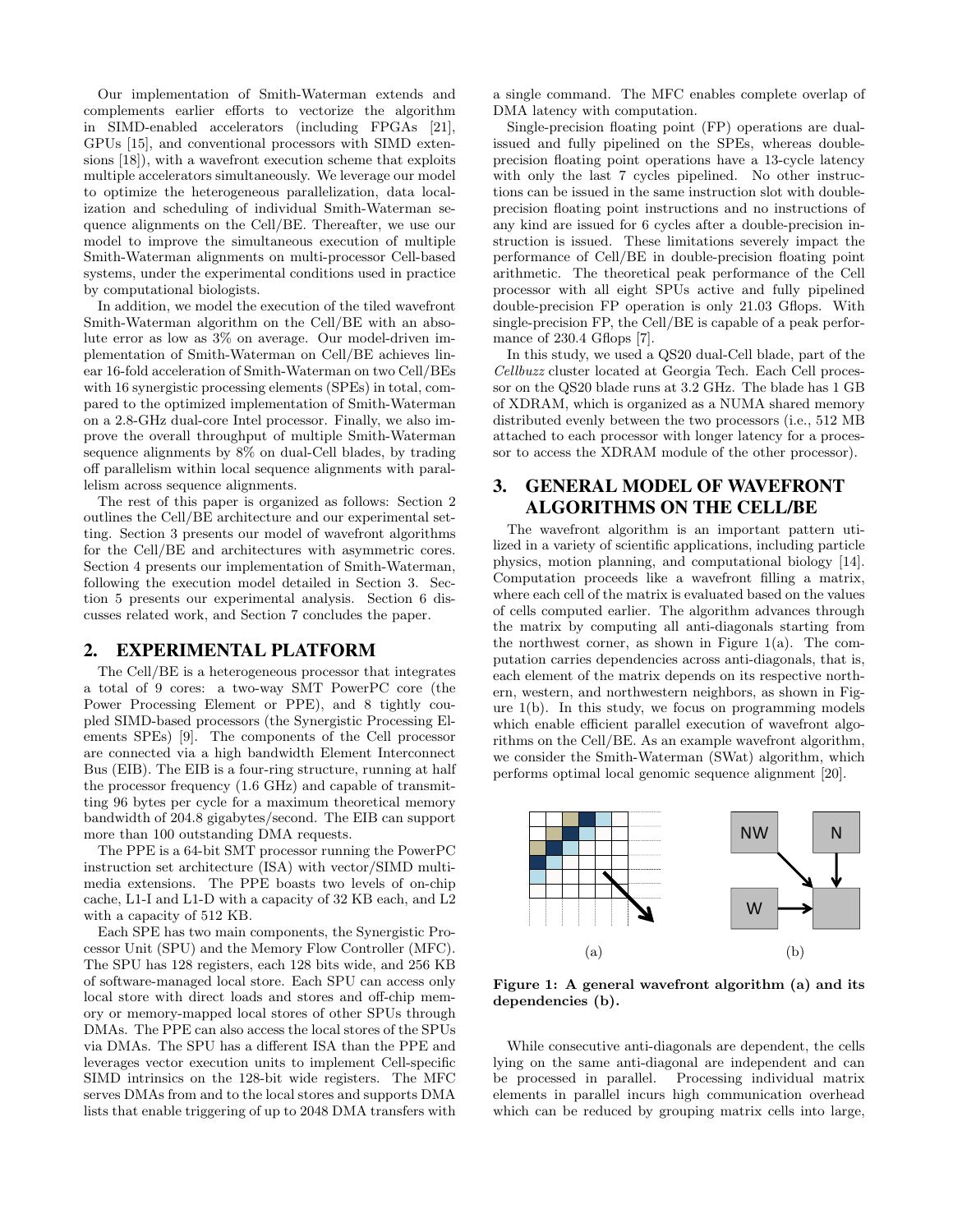computationally-independent blocks, which are more suitable for parallel processing. This common optimization strategy is outlined in Figure 2. We refer to each block of matrix cells as a tile. The coarsened basic unit of work does not change the properties of the wavefront algorithm – the algorithm advances through the matrix by computing anti-diagonals which are composed of multiple tiles.

The most important aspects of the wavefront algorithm are tile computation and communication among processes which perform computation on different tiles. We describe each of the two steps and their implementation on the Cell/BE in more detail in Sections 3.1 and 3.2



Figure 2: Tiled wavefront.

#### 3.1 Tile Computation

The Cell/BE contains multiple accelerator cores capable of performing independent asynchronous computation. To map the wavefront algorithm to the Cell/BE we assign independent tiles for processing on different SPEs. Assuming the matrix is divided in square tiles, as presented in Figure 2, the execution starts by processing tile  $t_1$ . Due to the computational dependencies across anti-diagonals, the tiles lying on the anti-diagonal  $t_2$  can be processed only after  $t_1$ has been computed. Although the described behavior limits the amount of parallelism exposed by the application, the utilization of the SPE cores increases as the algorithm advances through the matrix. Starting with the anti-diagonal  $t_8$ , the number of tiles available for parallel processing is equal to or exceeds the number of SPEs on a single Cell chip, and all SPEs can be used for tile processing.

While different scheduling strategies can be used for assigning the units of work to SPEs, we focus on predetermined tile-SPE assignment in this study. Our scheduling scheme achieves perfectly balanced SPE work assignment, while at the same time enables complete utilization of the Cell chip. We change the algorithm computation direction, and instead of computing entire anti-diagonals, the algorithm advances through the block-rows, as shown in Figure 3. The height of each block-row is equal to the total number of SPEs. For anti-diagonals which contain more tiles than the number of available SPEs, the part of the anti-diagonal which belongs to the block-row is computed, and the computation shifts to the next anti-diagonal. Note that this is legal execution since the computation of each tile depends on its north, west, and

northwest neighbor. The same process repeats until the algorithm reaches the right edge of the matrix, after which the computation continues in the next block-row. The matrix is split into multiple block-rows and possible underutilization of the Cell processor might occur only in the last row, if the height of the row is smaller than the number of SPEs. This can easily be avoided by resizing the tiles in the last block-row.



Figure 3: Matrix divided into block rows.

While working on an anti-diagonal in a block-row, each SPE is assigned a single tile. Along with the algorithm, the SPEs advance through the block-row towards the right edge of the matrix. After reaching the edge, each SPE continues processing the tiles contained in the next block-row. No two SPEs reach the edge of the matrix at the same time, which causes computation overlap of consecutive block-rows, which is shown in Figure 3 (processing the end of the first block row overlaps with the beginning of the second block row). Simultaneous processing of different block-rows enable high utilization of the Cell processor – the idle SPEs are assigned work units from the next block-row.

#### 3.2 Communication

Communication patterns that occur during the tile computation are shown in Figure 4. We describe step-by-step communication-computation mechanism performed by each SPE while processing a tile:

- 1. To start computing a tile, an SPE needs to obtain boundary data from its west, north, and northwest neighbor. The boundary elements from the northern neighbor are fetched to the local storage from the local storage of the SPE which was processing the northern neighbor. The boundary elements of the west neighbor do not need to be fetched due to the fact that each SPE advances through a tiled row, and therefore each SPE already contains the required data. The necessary boundary elements of the northwestern neighbor also reside in the local storage of the SPE which processed the northern neighbor, and are fetched along with the boundary elements from the northern neighbor.
- 2. In the second step, the SPE proceeds with the tile computation.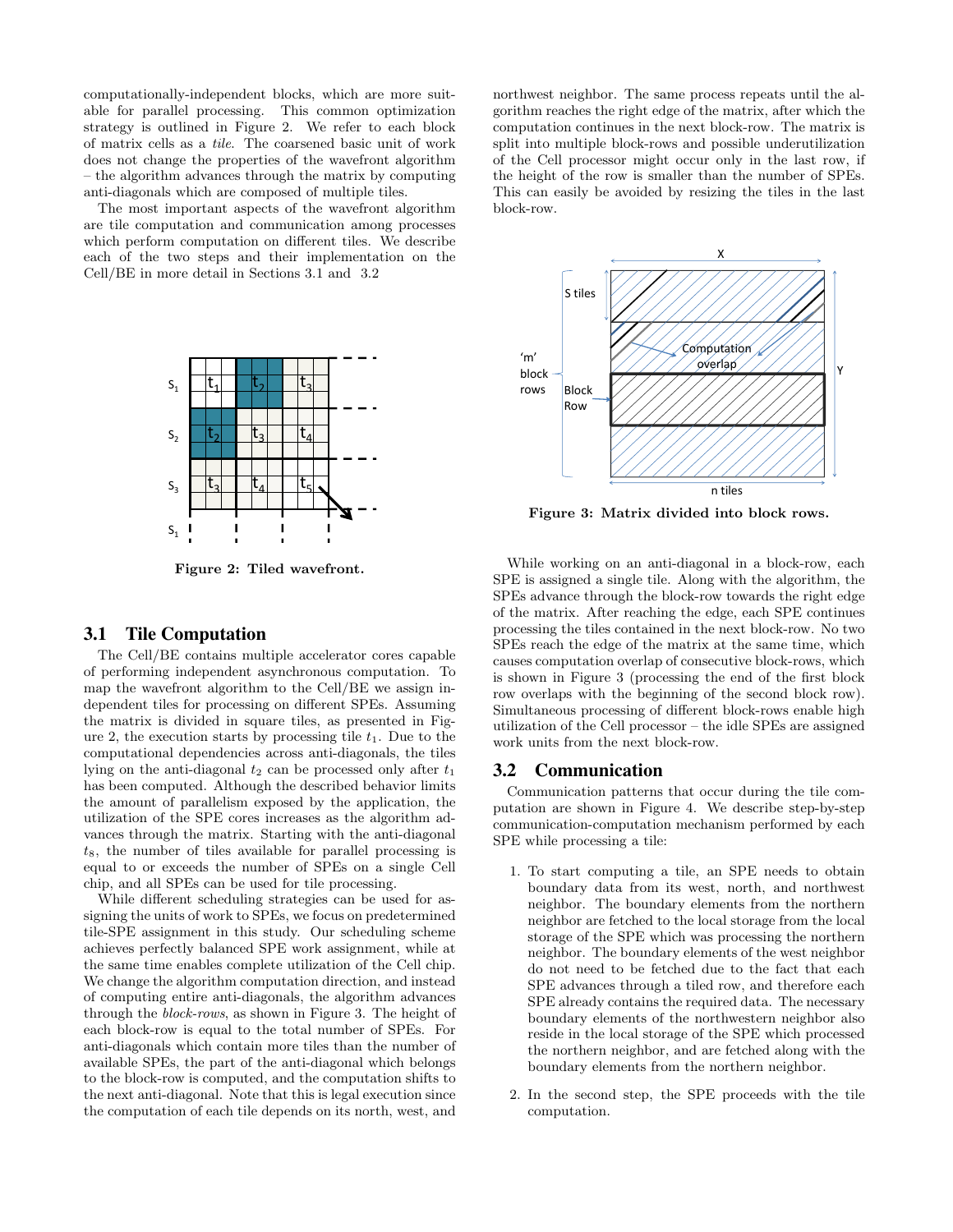

Figure 4: Computation-communication pattern as seen from a single tile.

3. Finally, the SPE moves the tile to main memory for post-processing and notifies the SPE which works on the south neighboring tile that the boundary elements are ready for transfer.

The above steps describe the processing of non-boundary tiles. Boundary conditions can be easily checked and the redundant steps can be avoided.

#### 3.3 Wavefront Model for the Cell/BE

To capture the performance of the wavefront algorithm on the Cell/BE, we developed an analytical model capable of accurately predicting the total execution time of the algorithm. As an input, the model takes several application specific parameters and estimates execution time on a variable number of cores. We start the discussion about the model by introducing the following equation:

$$
T = T_F + T_{serial} \tag{1}
$$

In Equation  $(1)$ , T represents the total time taken by the algorithm,  $T_F$  is the time the algorithm uses to fill the matrix, and  $T_{serial}$  is the time taken by the inherently sequential part of the algorithm.

If we denote the time needed to compute one tile as  $T_{Tile}$ and the time used to fetch and commit the data necessary for tile computation as  $T_{DMA}$ , then the total time spent processing a single tile can be represented as  $T_{Tile} + T_{DMA}$ . Since all elements of a single anti-diagonal (in a block-row) are processed in parallel, the time to process the entire antidiagonal (in a block-row) can also be represented as  $T_{Tile}$  +  $T<sub>DMA</sub>$ . The total number of tiled anti-diagonals should be carefully counted, since it involves overlaps of anti-diagonals between adjacent block rows. By inspecting Figure 3, we estimate the total number of anti-diagonals to be  $(n \cdot m)$  + S, where  $m$  represents the total number of block-rows,  $n$ represents the number of anti-diagonals per block-row, and S is the number of anti-diagonals containing less tiles than the number of SPEs and therefore their processing does not utilize the entire Cell chip. In Figure 3, these diagonals are represented in the upper left corner of the matrix. S depends on the number of SPEs, and therefore we can denote it as

 $S(N_{spe})$ , where  $N_{spe}$  is the number of available SPEs. From the above discussion, we represent the total time  $T$  from Equation (1) as:

$$
T = (T_{Tile} + T_{DMA}) \cdot [(m \times n) + S(N_{spe})]
$$
 (2)

We can further decompose  $m$  as:

$$
m = \frac{Y}{T_{Size} \cdot N_{spe}}\tag{3}
$$

where  $Y$  represents elements (not tiles) in the  $y$ -dimension of the matrix,  $T_{Size}$  represents the size of a tile, and  $N_{spe}$  is again the number of available SPEs (equal to the height of the block-row). Also, we can decompose  $n$  as:

$$
n = \frac{X}{T_{Size}}\tag{4}
$$

where  $X$  represents elements (not tiles) in the  $x$ -dimension of the matrix,

Combining Equations  $(1), (2), (3),$  and  $(4),$  we derive the final modeling equation:

$$
T = (T_{Tile} + T_{DMA}) \cdot \left(\frac{X \cdot Y}{T_{Size}^2 \cdot N_{spe}} + S(N_{spe})\right) + T_{serial}
$$
\n(5)

To employ the model as a run-time tool capable of determining the most efficient execution configuration, we need to estimate all parameters included in the model. The parameters  $T_{Tile}$  and  $T_{DMA}$  need to be measured before they can be plugged into the model. The measurement can be performed during a short sampling phase, which would occur at the beginning of the program execution or via offline microbenchmarks. By knowing  $T_{Tile}$  and  $T_{DMA}$  for a single tile size  $(T_{size})$ , we can accurately estimate the same parameters for any tile size. This is due to the fact that each tile is composed of the matrix cells that require equal amount of processing time. X and Y depend on the input data set and can be determined statically.  $N_{spe}$ ,  $S(N_{spe})$  and  $T_{size}$  are related to the number of SPEs used for parallelization and the tile size. These parameters can iterate trough different values, and those that provide the most efficient execution will be used for the algorithm execution. Parameter  $T_{serial}$ does not influence the parallel execution of the program, and we can disregard this parameter while searching for the most efficient parallel configuration.

# 4. MODEL EVALUATION: SMITH-WATERMAN (SWAT) ALGORITHM

To evaluate our tiled wavefront model, we use the Smith-Waterman (SWat) algorithm. The algorithm is introduced in Section 4.1 and implementation details of parallelizing SWat are discussed in Section 4.2. Results and evaluation of our model are discussed in Section 5.

#### 4.1 The Algorithm

The Smith-Waterman algorithm is a well-known, dynamic-programming algorithm for performing optimal local sequence alignment, i.e., determining similar regions between two nucleotide or protein sequences. Instead of looking at the overall sequence (as in the case of global alignment), the Smith-Waterman algorithm compares segments of all possible lengths and optimizes the similarity measure, which is termed as the *alignment score* of the sequences.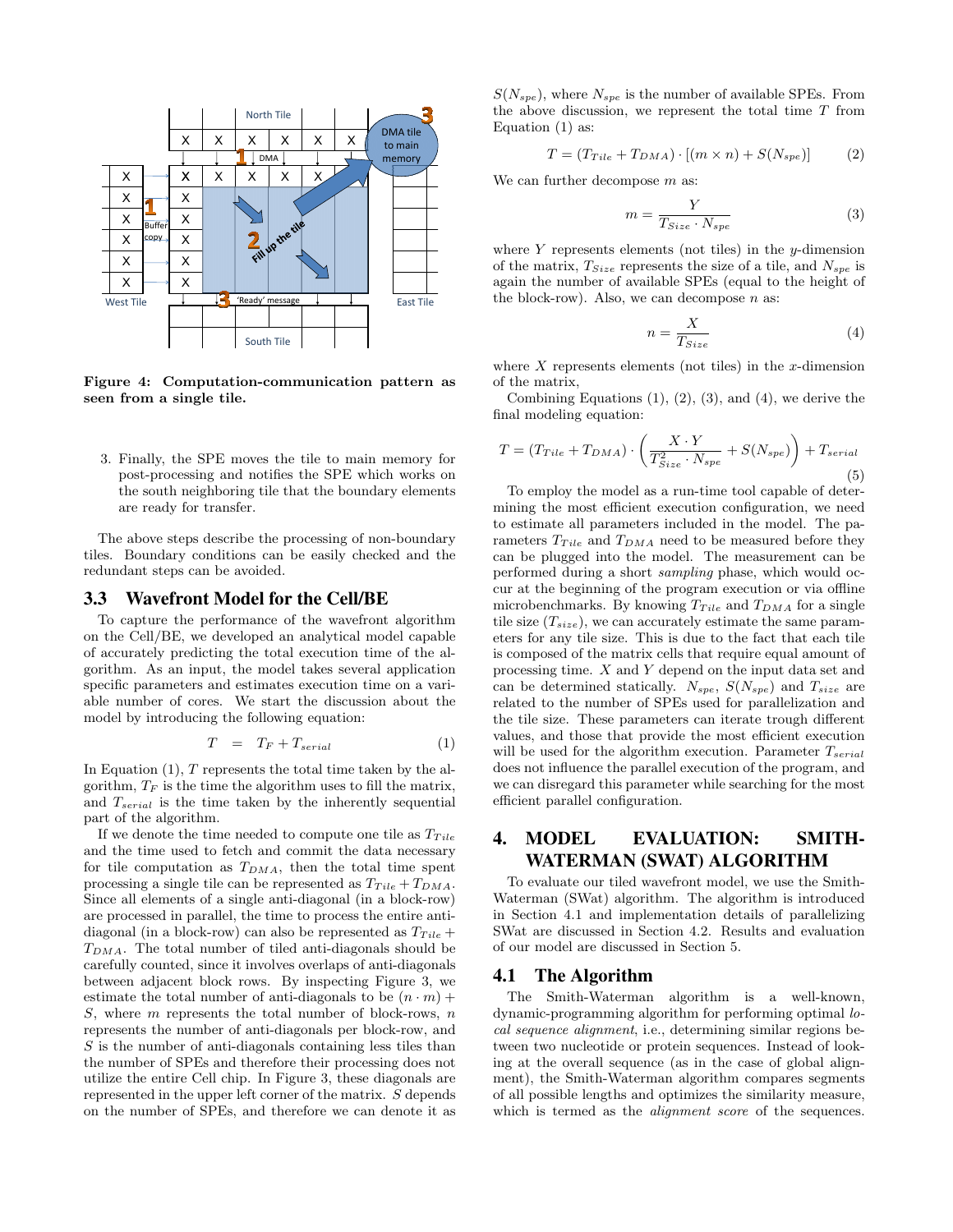This is followed by outputting the highest scoring local alignment. The algorithm can be partitioned into two phases: (1) matrix filling and (2) backtracing.

- Matrix filling: The optimal alignment score is computed by filling out a dynamic programming matrix, starting from the northwest corner and moving towards the southeast corner, following the wavefront pattern. The matrix is filled based on a scoring system, which is composed of two subsystems:
	- $-$  The substitution matrix, M: Each entry in the substitution matrix,  $M(i, j)$ , indicates the score of aligning the characters i and j. If  $M(i, j)$  is positive, then there is a match between  $i$  and  $j$ , and the score is referred to as a reward. A higher positive score indicates a better match. If  $M(i, j)$ is negative, then it is a mismatch between  $i$  and  $i$ , and the score is a penalty.
	- The gap-scoring scheme: Gaps are introduced between the amino acid or nucleotide residues (a single character in a sequence) so that similar characters get aligned to potentially increase the alignment score. These gaps are usually denoted by a '–' in the output alignment. They are considered to be a type of a mismatch and incur some penalty. We consider the system with affine gap penalties which means that there are two types of gap penalties:
		- 1. Gap-open penalty  $(o)$ : This is the penalty for starting (or opening) a gap in the alignment
		- 2. Gap-extension penalty (e): This is usually a less severe penalty than the gap-open penalty. It is imposed for extending a previously existing gap in the alignment by one unit.

Thus, if there are  $k$  consecutive gaps in an alignment, then the total gap penalty incurred by that gap is  $o + k \times e$ .

The recursive data dependence of the elements in the dynamic-programming matrix can be explained by the following equations:

$$
DP_N[i,j] = e + max \begin{cases} DP_N[i-1,j] \\ DP_W[i-1,j] + o \\ DP_{NW}[i-1,j] + o \end{cases}
$$
 (6)

$$
DP_W[i,j] = e + max \begin{cases} DP_N[i,j-1] + o \\ DP_W[i,j-1] \\ DP_{NW}[i,j-1] + o \end{cases}
$$
 (7)

$$
DP_{NW}[i, j] = M(X_i, Y_j) + max \begin{cases} DP_N[i-1, j-1] \\ DP_W[i-1, j-1] \\ DP_{NW}[i-1, j-1] \\ (8) \end{cases}
$$

Equations  $(6)$ ,  $(7)$ , and  $(8)$  indicate the presence of three weighted matrices and also imply a threedimensional (3D) dependency among the elements of the matrix as shown in Figure 5. The elements of



Figure 5: 3D dependencies

the matrix  $DP_N$  are dependent only on the northern neighbors of the three available weighted matrices. Similarly,  $DP_W$  and  $DP_{NW}$  have elements that depend only on their respective western and northwestern neighbors of the available three weighted matrices, thereby maintaining the wavefront pattern.

• *Backtracing:* This stage of the algorithm yields the highest scoring local alignment. The backtrace begins at the matrix cell that holds the optimal alignment score and proceeds in a direction opposite to that of the matrix filling, until a cell with score zero is encountered. The path traced by this operation generates the alignment.

## 4.2 Implementation and Optimizations

We profiled the serial SWat code on a general- purpose CPU using gprof and found that 99.9% of the time is spent in the matrix filling part, therefore this part became the obvious choice for parallelization. The computation and communication patterns of Cell-SWat are similar to what was discussed in section 3, since our implementation follows the tiled wavefront approach. The implementation and optimization details that are specific to Cell-SWat are discussed in this section.

Tile representation: Each tile is physically stored in memory, as a 1D array, by storing adjacent anti-diagonals next to each other. This is depicted in Figure 6. This arrangement makes it easier to perform vector operations on the tile by taking one anti-diagonal at a time.

Vectorization of the tile for the SPE: We assign each tile to execute on individual SPEs. To extract the true potential of the SPEs, the data has to be vectorized before being operated upon. The vectorization process that we follow is described by Figure 7. A two-dimensional (2D) representation is shown in the figure (instead of 3D) for the sake of simplicity. During a tile vectorization process, we process one anti-diagonal at a time following the wavefront pattern. To effectively utilize the SIMD capabilities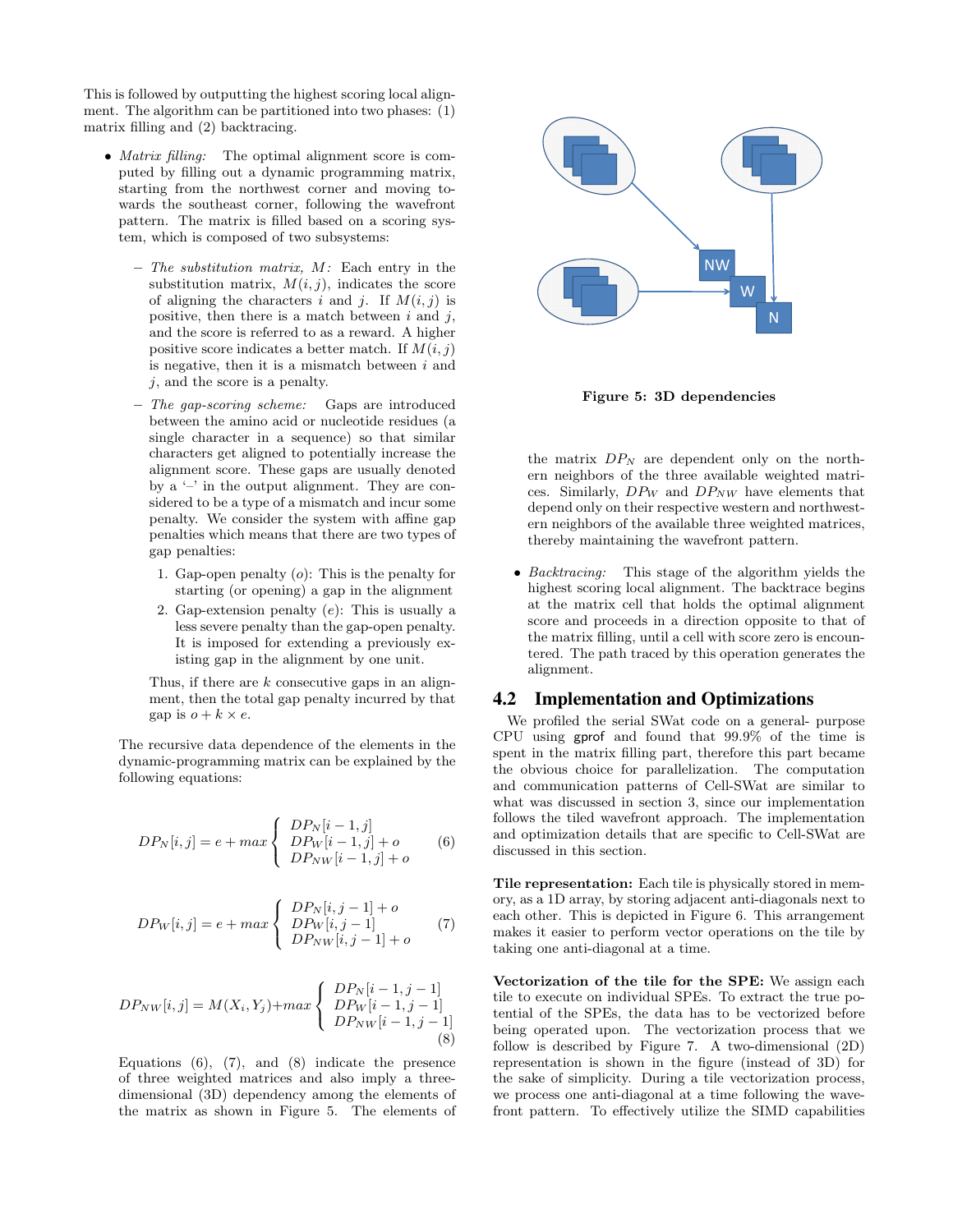

Figure 6: Tile representation in memory.



Figure 7: Tile vectorization.

of the SPE, the anti-diagonal must be divided into as many vectors as possible. The number of elements on the antidiagonal keeps changing for every anti-diagonal and cannot be perfectly partitioned into vectors in some cases. In these cases, the remainimg elements undergo a serial computation. Upon vectorization, we obtained the speedup and execution time curves shown in Figure 8(a) and (b), respectively. These timings were recorded for input sequence lengths of 8 KB. Figure 8 indicates reduced speedup when the number of SPEs exceeds 6. The reason is the backtrace phase, which is completed solely on the PPE and does not depend on the number of SPEs. The sequential backtrace calculation on the PPE is the next bottleneck for optimization.

The backtrace optimization: The backtrace begins at the matrix cell that holds the largest alignment score; therefore, a find\_max operation is needed. Initially, our implementation executed this function on the PPE after the entire matrix was filled up. To reduce the high PPE overhead caused by the backtrace operation, we optimized find\_max by parallelizing it across SPEs. The local optimum score calculated by each SPE is passed on to the PPE at the end of the ma-







Figure 8: Speedup (a) and timing (b) charts before optimizing the backtrace operation.

trix filling phase. From this data, the PPE calculates the overall optimum score by performing at most  $S$  if checks, where  $S$  is the number of SPEs used. This optimization had a considerable impact on the achieved speedups (as shown in Figure 9).

# 5. RESULTS

We present results from experiments on a single, dedicated dual-Cell/BE QS20 blade. We conducted these experiments by aligning sequences of realistic sizes as are currently present in the NCBI Genbank nucleotide (NT) database. There are approximately 3.5 million sequences in the NT database. Of those, approximately 95% are 5 KB in size or less [11]. For the tests, we chose eight randomly generated sequence pairs of sizes varying from 1 KB to 8 KB in increasing steps of 1 KB, thus covering most of the realistic sequence sizes. We randomly generated the input sequences because the complexity of the Smith-Waterman algorithm is dependent only on the sequence length and not on the sequence contents. We repeated the tests for the above sequence lengths by varying the number of SPE threads from 1 to 16 to test the scalability of our implementation on up to two fully utilized Cell processors. To measure the effect of tile granularity on the execution times, we repeated all of the above experiments for tile sizes of 8, 16, 32 and 64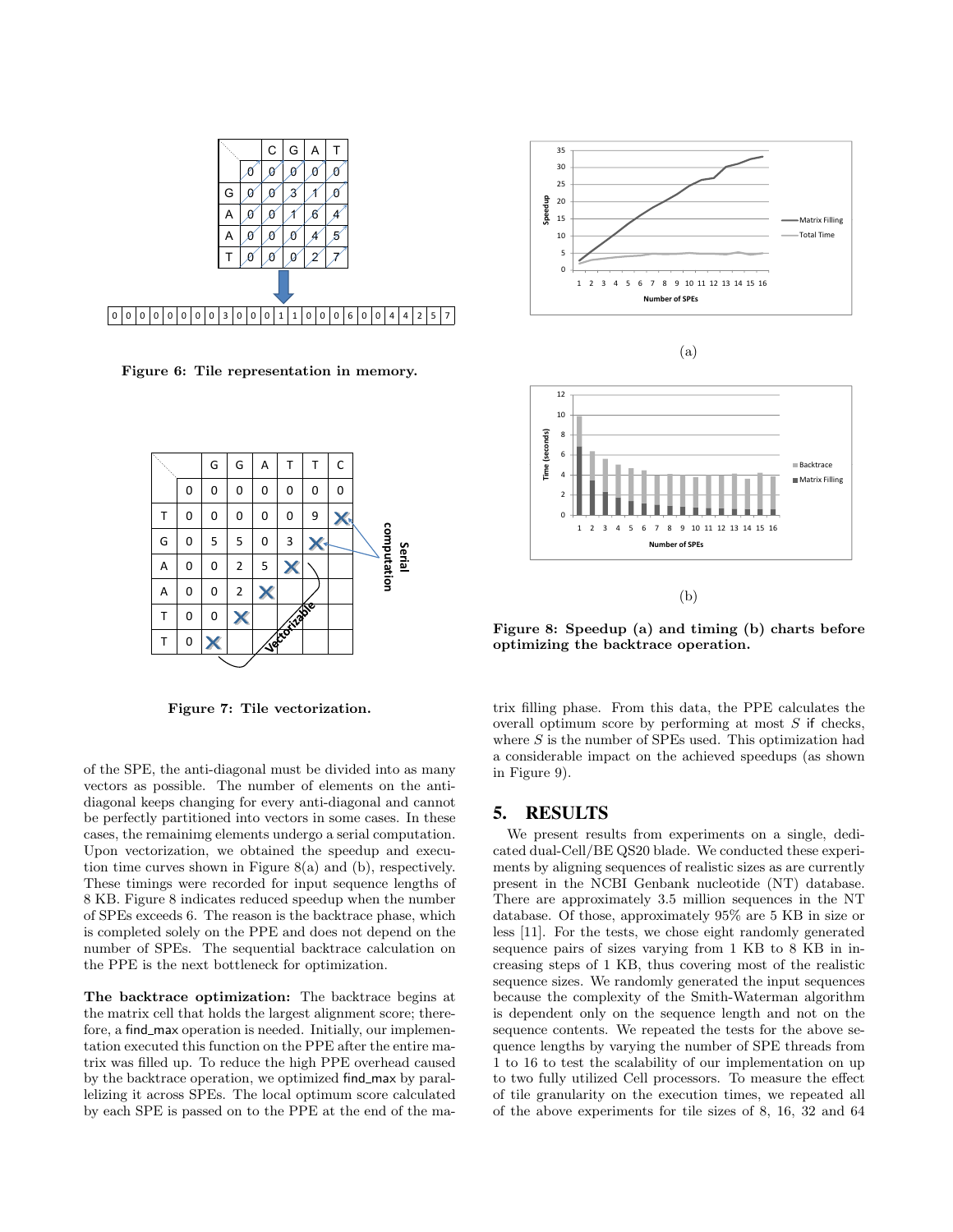

$$
(a)
$$



(b)

Figure 9: Speedup (a) and timing (b) charts after optimizing the backtrace operation.

elements. To measure the speedup of our implementation, we executed the serial version of Smith-Waterman on a machine with a 2.8-GHz dual-core Intel processor and 2-GB memory, and we used one of the two cores present on the chip. We believe that using the Intel processor as a basis for calculating speedup on the Cell is more realistic than using the PPE core, which has very limited computational capacity compared to the SPEs. Using the PPE core as a basis for speedup calculation would only inflate the results with not much added value.

# 5.1 Speedup

Figure 10 illustrates the achieved speedup with different numbers of SPEs. Similar curves were observed for all eight sequence sizes. The speedup curves indicate that our algorithm delivers perfect linear speedup for up to 16 SPEs, irrespective of the tile size, and it is highly scalable for more cores if they are available on the chip. The figure also shows that as the tile size increases, more speedup is achieved. This is because more data is locally available for each SPE to work upon, and there is less communication overhead between the SPEs. We were not able to choose a tile size of more than 64 elements because the memory required to work on a single tile exceeded the capacity of the local store of the SPE.



Figure 10: The obtained speedup for input sequences of length 8KB. The number of SPEs varies from 1 to 16.

# 5.2 Model Verification

To verify our model, we initially experimentally measured  $T_{tile}$ ,  $T_{DMA}$  and  $T_{serial}$  by varying the other parameters of Equation (5). We chose an example sequence pair of 8KB in size and tile size of 64 for this experiment. The measured values for this configuration were  $T_{tile} = 0.00057s, T_{DMA} =$  $10^{-6}s$  and  $T_{serial} = 0.015s$ . By varying S from 1 to 16, we generated a set of theoretically estimated execution times. The theoretical estimates from our wavefront model was then compared to the actual execution times, as seen in Figure 11. Similar results were observed for all the other sequence sizes and tile sizes as well. This shows that our model estimates accurately the execution time taken to align two sequences of any size, using any number of SPEs or any tile size. The model error is within a range of 3% on average.



Figure 11: Chart showing theoretical timing estimates of our model (labeled theory) against the measured execution times (labeled practice).

# 5.3 Sequence Throughput

We now consider a realistic scenario for the use of Smith-Waterman by computational biologists, where multiple pairwise sequences need to be aligned. Using our model, we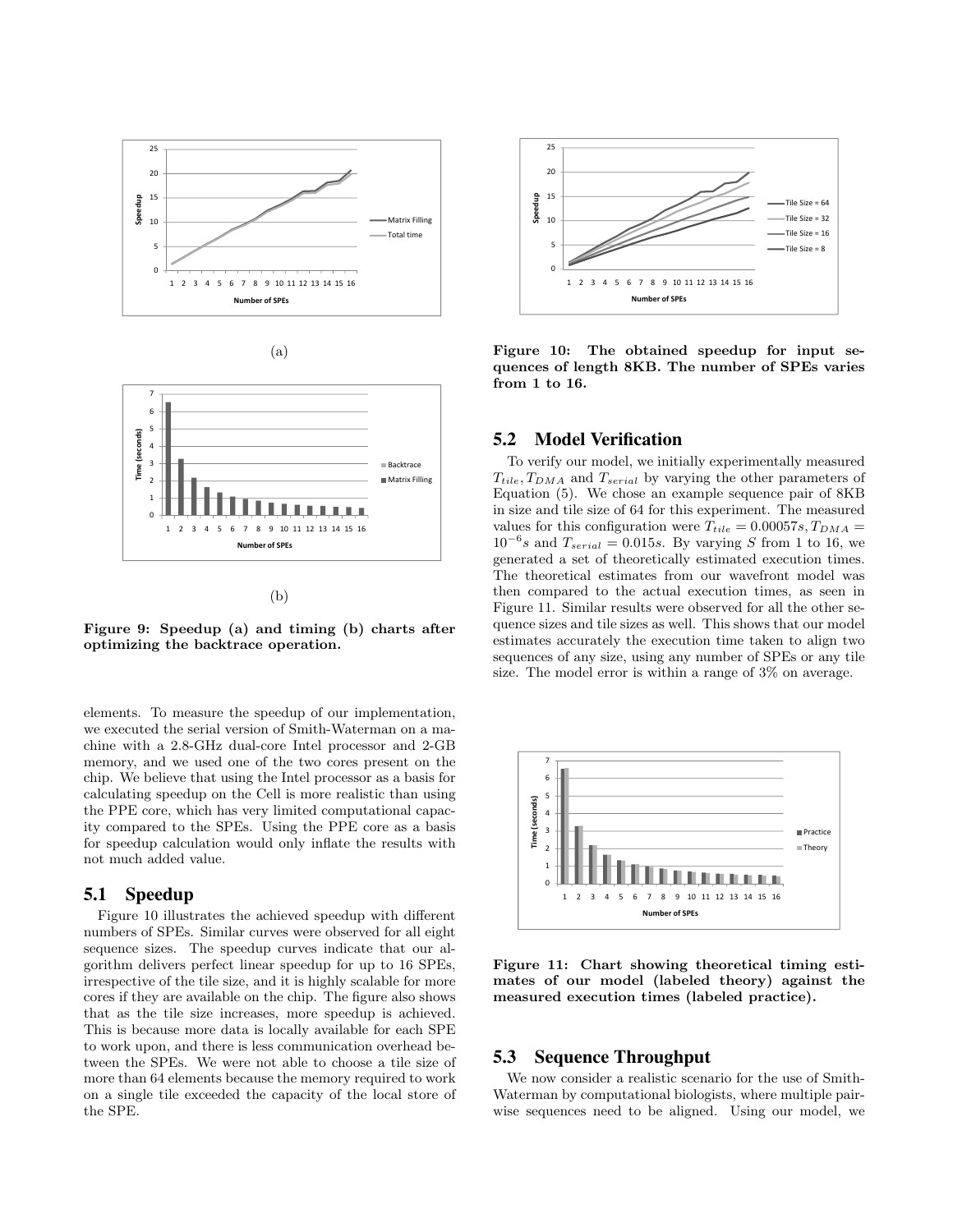target achieving higher sequence throughput, i.e align more sequence pairs per unit time. The straightforward approach is to align the sequence pairs, one pair at a time, in a firstcome-first-served (FCFS) fashion – where each alignment uses all 16 SPEs. By using all the 16 SPEs for one alignment, we achieve maximum parallelism within each sequence alignment. However, we can also achieve parallelism across sequence alignments where many pairs are aligned at the same time, and each pair uses less than 16 SPEs. A simple experiment was conducted by executing 2, 4 and 8 pairs of sequences in parallel, and this was compared against the FCFS approach. The results are as shown in Figure 12. The results indicate the processing multiple sequences in parallel achieves higher throughput than processing each sequence separately using all available SPEs. More specifically, sacrificing some parallelism within each sequence alignment can be traded off profitably for increasing the number of sequence alignments processed in parallel, via spatial partitioning of the Cell SPEs. We can thus create a schedul-



Figure 12: Comparison of FCFS execution and parallel strategies where 2, 4, and 8 pairs of sequences are processed in parallel.

ing algorithm for achieving sequence throughput by deciding the set of sequence pairs that have to executed in parallel. To test the described strategy, we obtained the distribution of sequences in the nucleotide (NT) database for sequence lengths of less than 8 KB. We generated 100 sequence pairs based on the NT distribution, thereby imitating a realistic workload. We follow a static scheduling scheme where equal-sized sequence pairs are taken in batches and executed in parallel, provided that they not overflow the memory. While this scheme is by no means optimized, it can show the potential of our model by taking into account the estimated speedup and scalability slopes for each sequence length, while scheduling multiple alignments. We evaluate the tradeoffs of the FCFS approach versus our scheduling approach for the experimental work set and the results are shown in the Table 1. The analytical model we developed and described in Section 3 can be used to analyze the different tradeoffs between FCFS and the various sequence scheduling policies accurately. In the case of our static scheduling scheme, we are able to improve throughput compared to FCFS and execution of alignments at the maximum level of available concurrency by 8%. In our future work, we plan to employ the model and investigate optimal

|           | FCFS execution   Parallel execution |
|-----------|-------------------------------------|
| 26.67792s | 24.552805s                          |

Table 1: Performance comparison between the FCFS approach and parallel execution on a realistic data set.

scheduling strategies that would maximize the throughput of the algorithm.

## 6. RELATED WORK

Many recent research efforts explored application development, optimization methodologies and new programming environments for the Cell/BE. In particular, recent studies investigate Cell/BE-specific implementations of applications including particle transport codes [17], numerical kernels [1], FFT [2], irregular graph algorithms [3], computational biology [19], sorting [12], query processing [13], and data mining [6]. Our research departs from these earlier studies in that it models and optimizes a parallel algorithmic pattern that is yet to be explored thoroughly on the Cell/BE, namely tiled wavefront algorithms.

The work closest to our research is a recent parallelization and optimization of the wavefront algorithm used in a popular ASCI particle transport application, SWEEP3D [17], on the Cell/BE. Our contribution differs in three aspects. First, we consider inter-tile parallelism during the execution of a wavefront across the Cell SPEs in order to cope with variable granularity and degree of parallelism within and across tiles. Second, we provide an analytical model for tiled wavefront algorithms to guide parallelization, granularity selection, and scheduling for both single and multiple wavefront computations executing simultaneously. Third, we consider throughput-oriented execution of multiple wavefront computations on the Cell/BE, which is the common usage scenario of these algorithms in the domain of computational biology.

Our research also parallels efforts for porting and optimizing key computational biology algorithms, such as phylogenetic tree construction [5] and sequence alignment [19]. The work of Sachdeva et. al [19] relates to ours, as it explores the same algorithm (Smith-Waterman), albeit in the context of vectorization for SIMD-enabled accelerators. We present a significantly extended implementation of Smith-Waterman that exploits pipelining across multiple accelerators in conjunction with vectorization and optimizes task granularity and multiple query execution throughput on the Cell. We also extend this work through a generic model of wavefront calculations on the Cell/BE, which can be applied to a wide range of applications using dynamic programming for both performance-oriented and throughput-oriented optimization.

Recently proposed programming environments (languages and runtime systems) such as Sequoia [10], Cell Super-Scalar [4], CorePy [16] and PPE-SPE code generators from single-source modules [8, 22], address the problem of achieving high performance on the Cell with reduced programming effort. Our work is oriented towards simplifying the effort to achieve high performance from a specific algorithmic pattern on the Cell/BE and is orthogonal to related work on programming models and interfaces. An interesting topic for future exploration is the expression of wavefront algorithms with high-level language constructs, such as those provided by Sequoia and CellSs, and techniques for automatic opti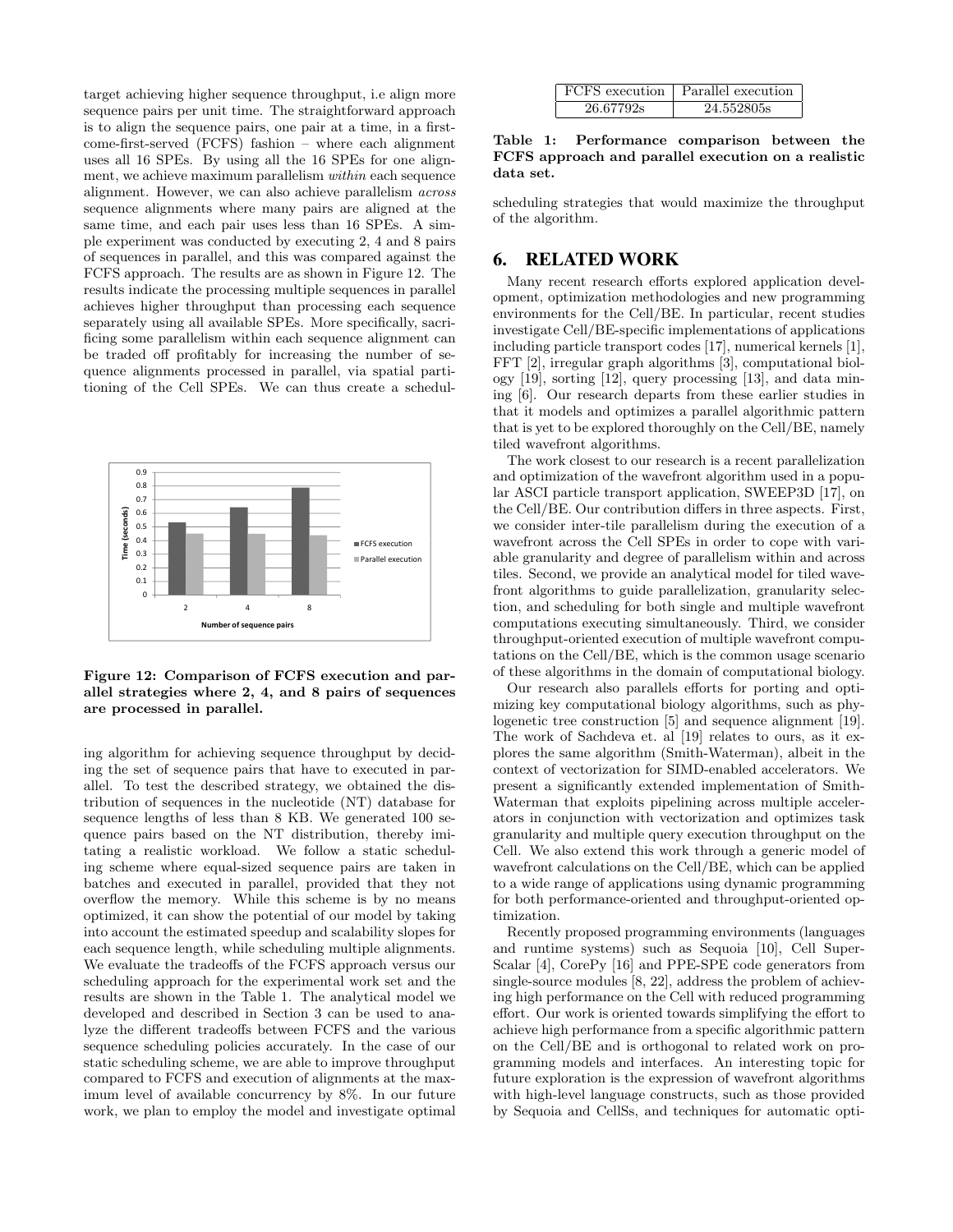mization of key algorithmic parameters in the compilation environment of high-level parallel programming languages.

# 7. CONCLUSION

This paper presented techniques to model, optimize, and schedule tiled wavefront computations on the Cell Broadband Engine. Our model was designed to guide the optimization of data staging and scheduling of wavefront computations on heterogeneous multi-core processors. We have deployed the model in Smith-Waterman, an important algorithm for optimal local sequence alignment, and we stresstested our modeling methodology and our optimizations both in terms of accelerating isolated sequence alignments as well as in a throughput-oriented experimental setting, where we couple our model with dynamic space sharing of the SPE cores of the Cell processor and trade intra-sequence parallelism for inter-sequence parallelism.

We achieved linear speedup with respect to the number of Cell SPEs for Smith-Waterman on IBM QS20 Cell blades, using a 2.8 GHz Intel dual-core processor as a basis for comparison. We obtained this result via a combination of optimization of the tile size of wavefront computations on SPEs, optimization of data layout for vectorization, and acceleration of reduction through the SPEs. We have also been able to improve the throughput of realistic multi-sequence alignment workloads by up to 8% compared to FCFS, by trading off parallelism within sequence alignments with parallelism across sequence alignments, using a static spacesharing methodology and our model to assess the trade-off. This result can be improved with dynamic space-sharing schemes, which we intend to explore in future work. We also intend to investigate the integration of our SWat implementation of Cell into sequence alignment toolkits and extend our modeling and implementation methodologies for SWat and wavefront algorithms onto clusters of heterogeneous multi-core nodes by introducing an outer layer of MPI parallelism in our wavefront implementations.

## Acknowledgment

This research is supported by the NSF (grants IIP-0804155, CCF-0346867, CCF-0715051, CNS-0521381, CNS-0720673, CNS-0709025, CNS-0720750), the DOE (grants DE-FG02- 06ER25751, DE-FG02-05ER25689), and by IBM through a pair of IBM Faculty Awards (VTF-873901 and VTF-874197). We thank Georgia Tech, its Sony-Toshiba-IBM Center of Competence, and NSF for the Cell/BE resources that have contributed to this research.

# 8. REFERENCES

- [1] S. Alam, J. Meredith, and J. Vetter. Balancing Productivity and Performance on the Cell Broadband Engine. In Proc. of the 2007 IEEE Annual International Conference on Cluster Computing, September 2007.
- [2] D. Bader and V. Agarwal. FFTC: Fastest Fourier Transform for the IBM Cell Broadband Engine. In Proc. of the 14 th IEEE International Conference on High Performance Computing (HiPC), Lecture Notes in Computer Science 4873, 2007.
- [3] D. Bader, V. Agarwal, and K. Madduri. On the Design and Analysis of Irregular Algorithms on the

Cell Processor: A Case Study of List Ranking. In Proc. of the 21st International Parallel and Distributed Processing Symposium, pages 1–10, 2007.

- [4] P. Bellens, J. Pérez, R. Badia, and J. Labarta. Memory - Cellss: A Programming Model for the Cell BE Architecture. In Proc. of Supercomputing'2006, page 86, 2006.
- [5] F. Blagojevic, A. Stamatakis, C. Antonopoulos, and D. S. Nikolopoulos. RAxML-CELL: Parallel Phylogenetic Tree Construction on the Cell Broadband Engine. In Proc. of the 21st IEEE/ACM International Parallel and Distributed Processing Symposium, March 2007.
- [6] G. Buehrer and S. Parthasarathy. The Potential of the Cell Broadband Engine for Data Mining. Technical Report TR-2007-22, Department of Computer Science and Engineering, Ohio State University, 2007.
- [7] T. Chen, R. Raghavan, J. Dale, and E. Iwata. Cell Broadband Engine Architecture and its First Implementation. IBM developerWorks, Nov 2005.
- [8] A. Eichenberger et al. Using Advanced Compiler Technology to Exploit the Performance of the Cell Broadband Engine Architecture. IBM Systems Journal, 45(1):59–84, 2006.
- [9] J. Kahle et al. Introduction to the Cell Multiprocessor. IBM Journal of Research and Development, pages 589–604, Jul-Sep 2005.
- [10] K. Fatahalian, D. Reiter Horn, T. Knight, L. Leem, M. Houston, J.-Y. Park, M. Erez, M. Ren, A. Aiken, W. Dally, and P. Hanrahan. Memory - Sequoia: Programming the Memory Hierarchy. In Proc. of Supercomputing'2006, page 83, 2006.
- [11] M. Gardner, W. Feng, J. Archuleta, H. Lin, and X. Ma. Parallel Genomic Sequence-Searching on an Ad-hoc Grid: Experiences, Lessons Learned, and Implications. In Proc. of the ACM/IEEE SC 2006 Conference, pages 22–22, 11-17 Nov. 2006.
- [12] B. Gedik, R. Bordawekar, and P. Yu. Cellsort: High Performance Sorting on the Cell Processor. In Proc. of the 33rd Very Large Databases Conference, pages 1286–1207, 2007.
- [13] S. Heman, N. Nes, M. Zukowski, and P. Boncz. Vectorized Data Processing on the Cell Broadband Engine. In Proc. of the Third International Workshop on Data Management on New Hardware, June 2007.
- [14] A. Hoisie, O. Lubeck, and H. Wasserman. Performance and Scalability Analysis of Teraflop-scale Parallel Architectures using Multidimensional Wavefront Applications. Technical Report LAUR-98-3316, Los Alamos National Laboratory, August 1998.
- [15] Y. Liu, W. Huang, J. Johnson, and S. Vaidya. GPU Accelerated Smith-Waterman. In Proc. of the 2006 International Conference on Computational Science, Lectures Notes in Computer Science Vol. 3994, pages 188–195, June 2006.
- [16] C. Mueller, B. Martin, and A. Lumsdaine. CorePy: High-Productivity Cell/B.E. Programming. In Proc. of the First STI/Georgia Tech Workshop on Software and Applications for the Cell/B.E. Processor, June 2007.
- [17] F. Petrini, G. Fossum, J. Fernández, A. Lucia Varbanescu, M. Kistler, and M. Perrone. Multicore Surprises: Lessons Learned from Optimizing Sweep3D